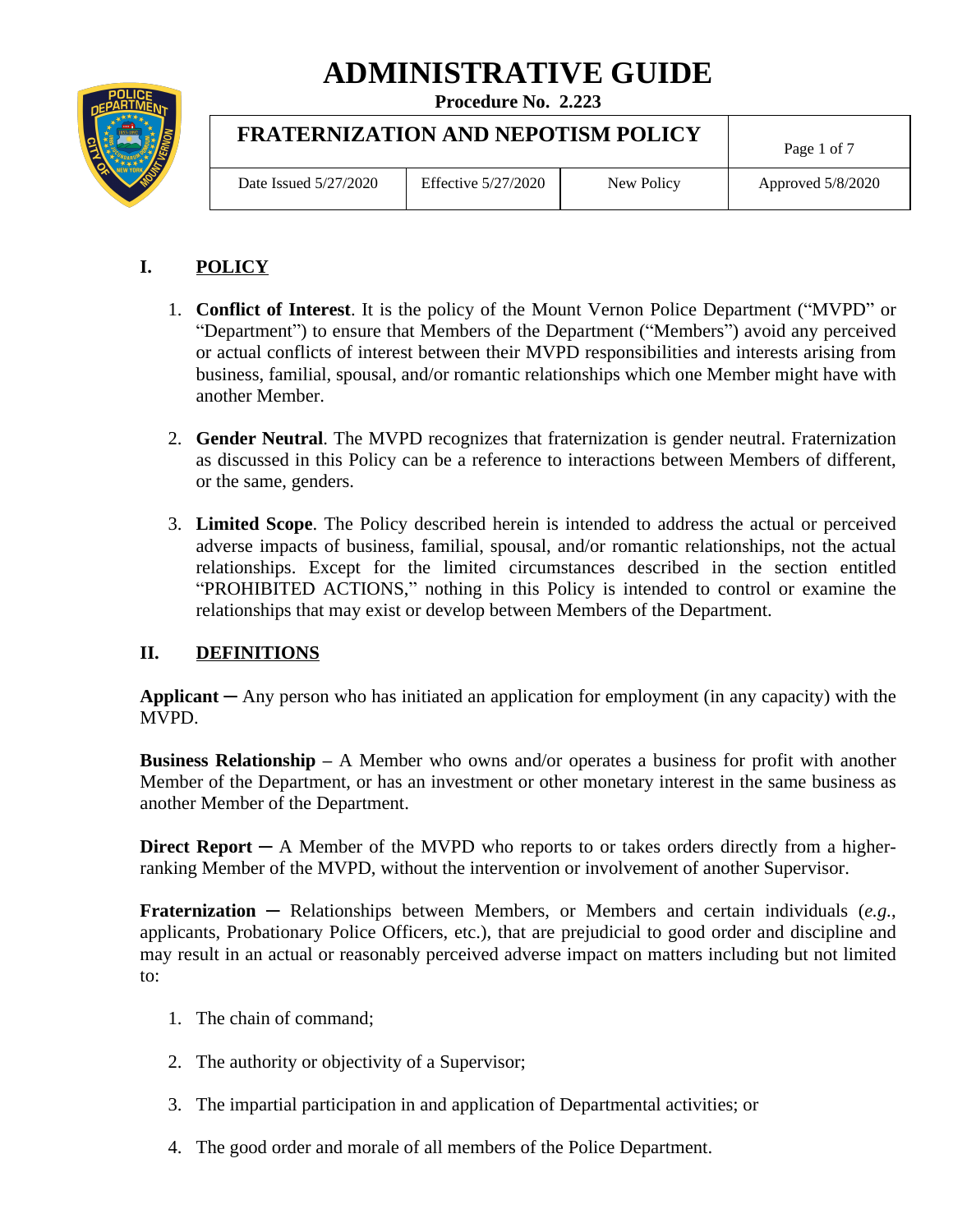#### ADMINISTRATIVE GUIDE 2.223 – FRATERNIZATION AND NEPOTISM **Materially Adverse Effect** - An effect, including, but not limited to those which:

- 1. Appreciably or significantly compromise the MVPD related work performance, objectivity, judgment, professionalism, business reputation or the business manner which a Member may conduct himself or herself, or
- 2. Cause the MVPD to suffer significant public disdain and/or a loss of public trust.

**Member** — All employees of the MVPD, whether sworn, civilian or contractual.

**Nepotism** — Patronage bestowed or favoritism shown based on family relationship or kinship.

**Police Commissioner** — The MVPD's Police Commissioner, or his/her designee.

**Probationary Police Officer ─** Any Member who has been hired for the position of a sworn Police Officer, but has not yet completed Entry Level Training, the Field Training and Evaluation Program (FTEP), and his/her entire probationary period.

**Reasonable Perception** — Within this Policy, the phrases "reasonable perception," "reasonably perceived," and similar variations shall mean that an allegation of fraternization or nepotism may be investigated regardless of whether or not the accused Members believe their conduct to be fraternization or nepotism; as long as the allegation is supported by a reasonable and impartial interpretation of relevant facts and circumstances.

**Relative (Familial Relationship)** ─ Regardless of whether appearing in the singular or plural, a spouse, father, mother, son, daughter, uncle, aunt, first cousin, nephew, niece, brother, sister, fatherin-law, mother-in-law, son-in-law, daughter-in-law, brother-in-law, sister-in-law, stepfather, stepmother, stepsister, stepson, stepdaughter, half-brother, half-sister, and Members who are the biological or adoptive parents of the same person.

**Romantic Relationship**  $-$  For the purposes of this Policy, a "romantic relationship" shall be one characterized by a level of personal affection and familiarity involving, but not limited to, dating, physical intimacy, sexual activity, or other similar behavior(s).

## **III. PROHIBITED ACTIONS**

The prohibited actions described in this section are directed at circumstances involving Members, as well as persons for whom employment (or continued employment) with the MVPD is conditional and/or subject to some form of performance review, including but not limited to applicants, Probationary Police Officers, direct reports and civilian employees. Since the likelihood of an adverse impact from fraternization and/or nepotism in any of these circumstances is foreseeable, the MVPD shall, in its efforts to provide a fair and impartial work environment, set a stricter standard of conduct.

1. Members may not enter into business or romantic relationships with any applicant. If such relationship exists at the time the applicant applies for employment with the MVPD, it must be disclosed by the applicant and the Member to the Police Commissioner during the application process using an MV-5.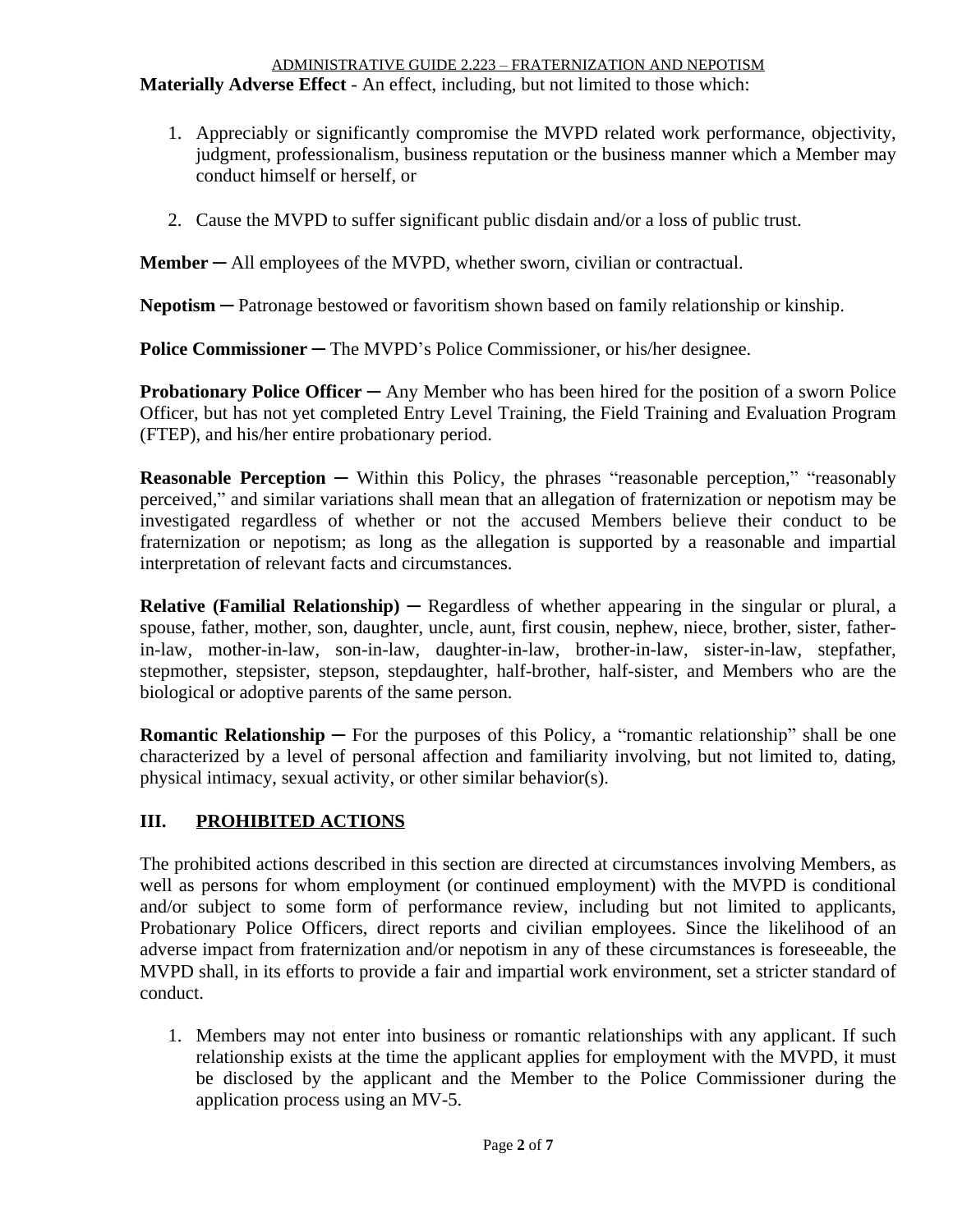- 2. Members may not enter into business or romantic relationships with any Probationary Police Officer. If such a relationship exists at the time the Probationary Police Officer began employment with the MVPD, it must be disclosed by the Probationary Police Officer to the Police Commissioner on an MV-5 as soon as possible.
- 3. Members, including civilian employees, may not work as a direct report to a higher-ranking Member of the MVPD to whom he/she is related to, or with whom he/she is involved in a romantic relationship, or has a business relationship. In the event, this can't be achieved, then both members involved are reminded to conduct themselves in a manner that will not violate this Policy or bring discredit to themselves or the Department.
- 4. Romantic and business relationships between Supervisor(s) and subordinate Members of the Department are prohibited to avoid impropriety, or the appearance of impropriety or favoritism, and to protect the City from any potential claims of harassment.
- 5. No Member of the MVPD who is legally married, or is in a domestic partnership recognized or registered through the county or state, shall enter a romantic relationship with another married or unmarried Member. An unmarried Member shall not enter into a romantic relationship with a married Member.
- 6. Members may not select or apply for assignments that will place them under the direct supervision or management of a higher-ranking Member of the Department to whom he/she is related to, or with whom he/she is engaged in a romantic relationship, or has a business relationship with. This includes working overtime. In the event, this is unavoidable; both members are encouraged to refrain from any conduct that will violate this Policy.
- 7. Members shall not participate in any way with the appointment, assignment, employment, promotion, approval of overtime, approval of vacation or other paid leave, change of tour or hours of work, excusal for absence from work, or advancement of another Member of the Department to whom he/she is related to, or with whom he/she is engaged in a romantic relationship, or has a business relationship with.
- 8. During the selection process for promotion and assignment (including, but not limited to that occurring as Members request assignments to specific work shifts) all Members are required to disclose to their Supervisors on an MV-5 the identity of any relative, and/or romantic partner, or anyone whom they have a business relationship with, who is employed by the Department and who meaningfully participated, in any way, in the selection process.
- 9. Upon discovery, Members shall notify their immediate Supervisor that they are working in substantially direct contact with a relative, romantic partner, or someone they have a business relationship with.

## **IV. REQUIRED ACTIONS**

### **A. All Members**

1. If a Member is related to, married to, or maintains a romantic relationship with, a higherranking Member of the Department, Members shall not: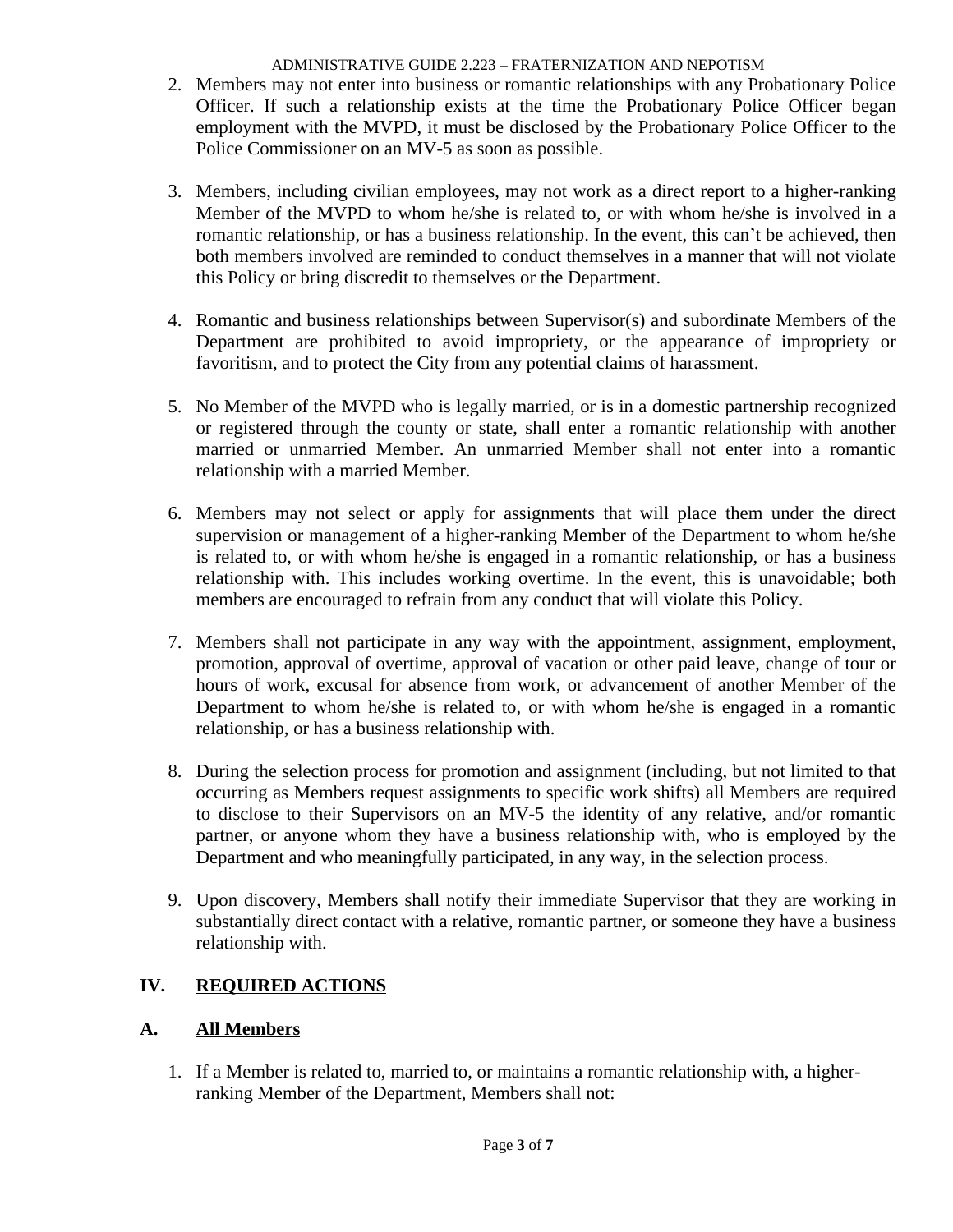- a) Use that relationship to seek special treatment or consideration for themselves or another Member;
- b) Accept or pursue any assignment that would make one Member in the relationship subordinate or a direct report to another; or
- c) Conduct themselves in any manner that, in a public or on duty settings, diminishes a Member's authority or rank.
- 2. All allegations of fraternization and/or nepotism shall be reported to your Commanding Officer or directly to the Internal Affairs Division ("IAD") on a MV-5.
- 3. All allegations of fraternization and/or nepotism reported by a subordinate shall be investigated by the unit command and a copy of the investigation report must be forwarded to the Internal Affairs Division ("IAD").

## **B. Administrators & Supervisors**

- 1. Supervisors shall not knowingly assign a Member in any way that will foreseeably foster or likely result in the creation of a "materially adverse effect" on the Department due to the nature of a relationship that exists between Members who are relatives, romantically involved or who have a business relationship. Circumstances that will foreseeably foster or likely cause a "materially adverse effect" on the Department include, but are not limited to, the following:
	- 1.1. A Member, who is a relative, or romantically involved and serves as the Supervisor and/or Field Training Officer and/or Administrator to another Member of the Department;
	- 1.2. A Member who is related to or romantically involved with another Member, while both serve on the same squad or in the same unit;
	- 1.3. A Member, who serves as a Supervisor, Administrator and/or responsible party over the care, custody or activity of volunteers or non-Member program participants (*e.g.*, Explorers) while a relative or in a romantic relationship with a non-Member volunteer or program participant; or
	- 1.4. A Member, who is related to or in a romantic relationship with another Member, while serving together in a stakeout, undercover or tactical operation.
- 2. A Member, who is a relative of another Member, may be assigned to the same squad, division or bureau if substantial direct contact and a "materially adverse effect" in the MVPD is avoided. "Substantial direct contact" does not necessarily include working portions of the same shift with overlapping supervision or working overtime duty in another unit where Members are assigned separate posts.
- 3. Upon learning of a job assignment that causes one Member to work with another Member in violation of this written directive, a Supervisor shall disclose the relationship in writing, via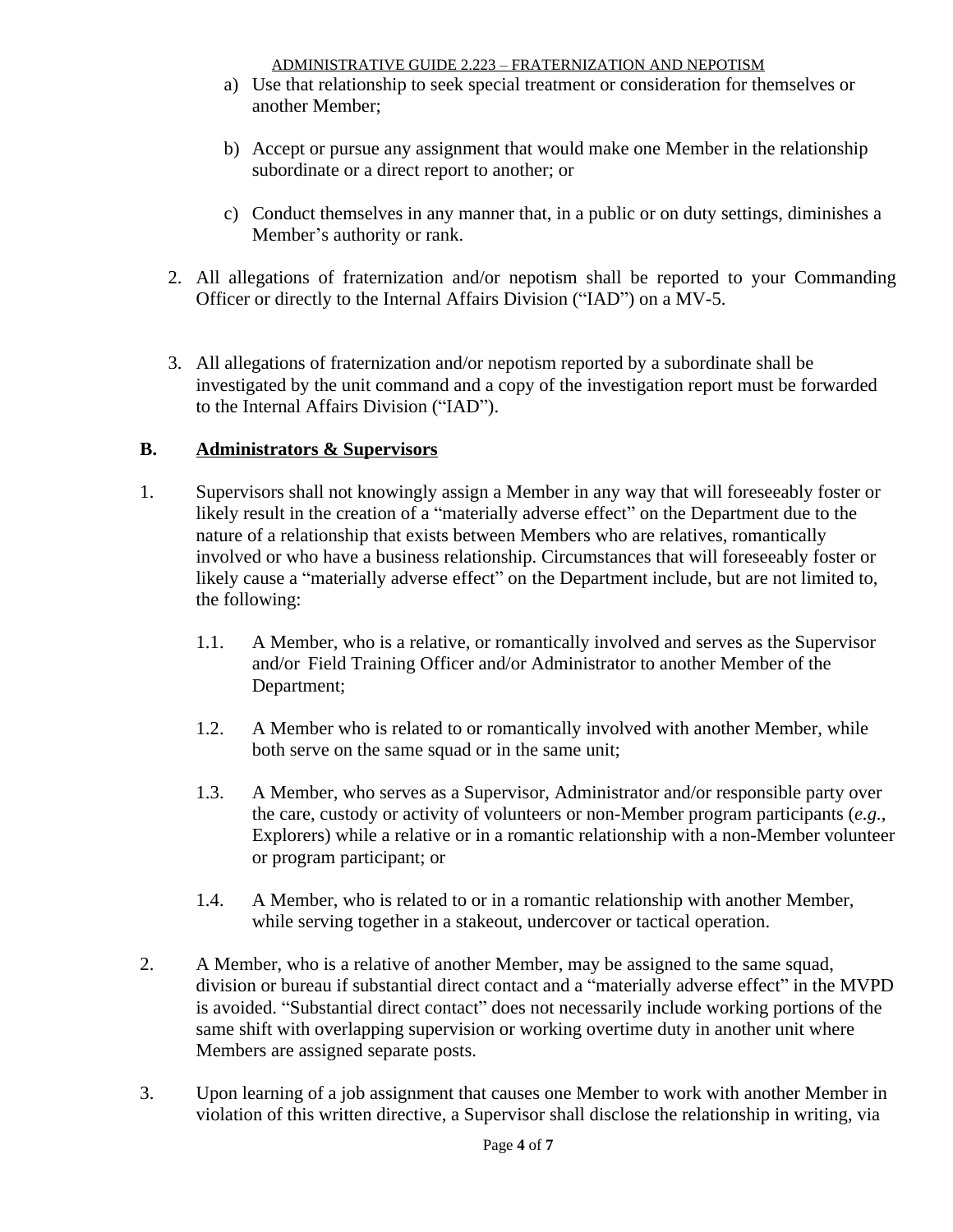official channels, to their Division Commanding Officer or immediate Supervisor depending on their assignment. The Division Commanding Officer or designee shall prepare and forward a written memorandum to the Office of the Chief of Police, who will inform the Police Commissioner in which all relevant facts are provided. The Police Commissioner will review the relevant facts and/or memorandum for the purposes of determining whether the circumstance appears to violate this written directive or other policies of the Department, and resolving Member assignments to avoid/eliminate potential and existing conflicts of interest and assignments that appear to have a "materially adverse effect" on the MVPD, supervision, safety, or Member morale.

- 4. In any and all relationships with a subordinate, the higher-ranking Member:
	- 4.1. Bears primary responsibility for ensuring those appropriate standards of mutual conduct and respect are observed; and
	- 4.2. Must avoid even the reasonable perception that fraternization and/or nepotism is occurring.
- 5. Supervisors shall not allow, or arrange for, a subordinate to whom they are related or with whom they are engaged in a romantic relationship, to become their direct report.
- 6. Any complaint brought to a Supervisor's attention alleging fraternization and nepotism shall be documented and investigated:
	- 6.1. In the same fashion as any other complaint of misconduct or wrongdoing; and
	- 6.2. In accordance with the Department manual Code of Conduct.

#### **C. City of Mount Vernon Department of Human Resources (HR) and Support Services Division (SSD) Member(s)**

- 1. Every interaction between a Member, a member of HR and an applicant shall be strictly professional.
- 2. If a Member is assigned to conduct any portion of a background investigation on an applicant with whom the Member has a familial, business or romantic relationship, the Member must:
	- 2.1. Submit an MV-5 Report, via "Chain of Command"to the Police Commissioner describing the nature of their relationship with the applicant.
- 3. If a Member of the training unit is assigned to conduct a background investigation of an applicant with whom the Member has a familial, business or romantic relationship, the Member must:
	- 3.1. Submit to his/her Supervisor an MV-5 Report documenting the nature of their relationship with the applicant;
	- 3.2. The Member's Supervisor will then notify the Office of the Chief of the Department; and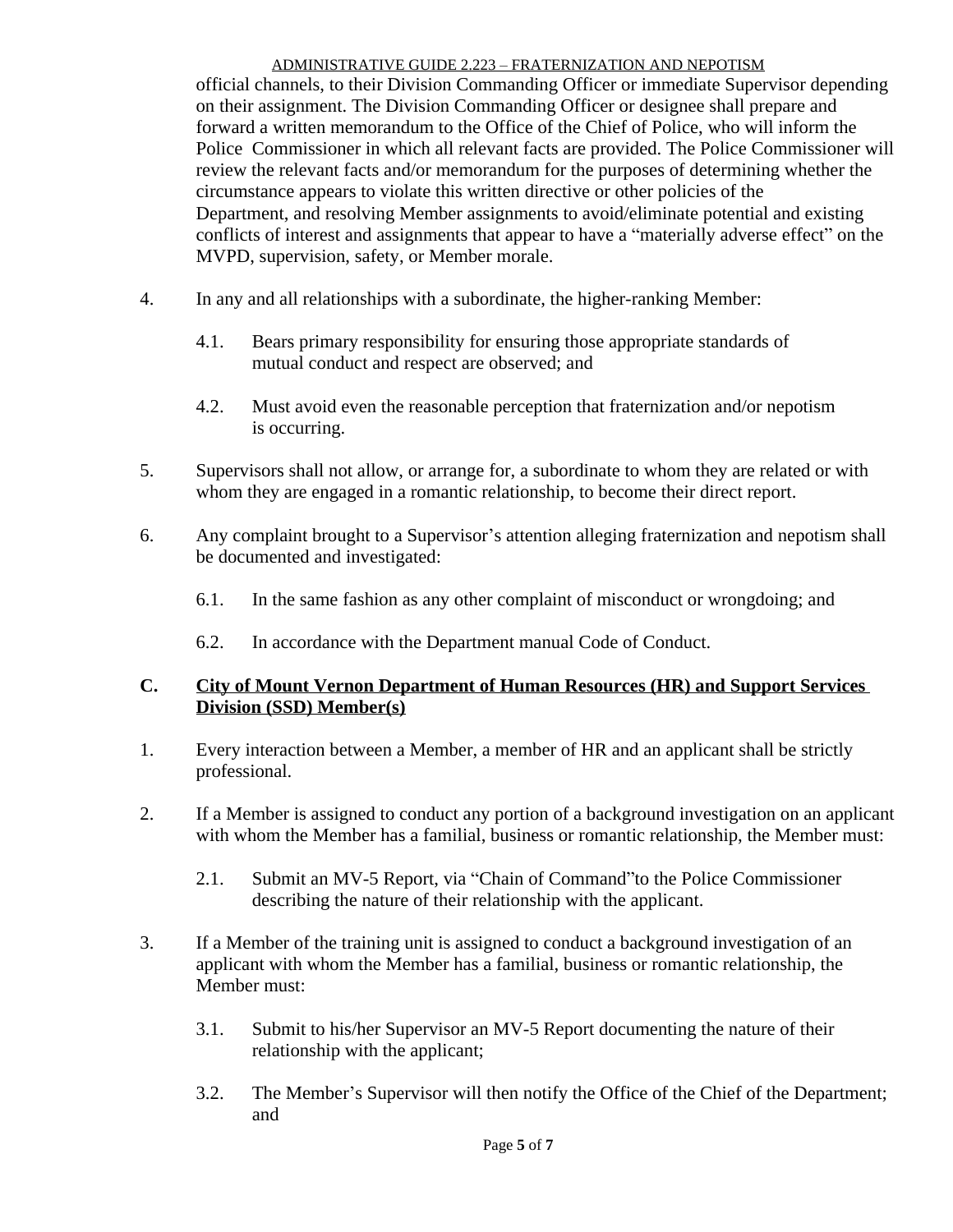3.3. The Office of the Chief will provide a recommendation as to the current Member's ability to investigate in a fair and impartial fashion.

#### **D. Support Services Division (SSD) -Training Department**

- 1. Every interaction between a Member of SSD/Training Department and a Probationary Police Officer ("PPO") shall be strictly professional.
- 2. Unless specifically approved by the Police Commissioner, off-duty, social interaction with any Probationary Police Officer(s) is prohibited. The only exception is if the Member and Probationary Police Officer are related.
- 3. One-on-one training sessions (*i.e.*, one in which only a Police Instructor and a Probationary Police Officer participate) must be pre-approved by the Police Commissioner.
- 4. If a Probationary Police Officer has a familial, business, or romantic relationship with a Member of SSD/Training Department, and the Member is assigned to the Police Academy for any reason, the Member must:
	- 4.1. Submit an MV-5 Report, via "Chain of Command," to the Police Commissioner describing the nature of their relationship with the Probationary Police Officer;
	- 4.2. Notify IAD; and
	- 4.3. IAD will provide a recommendation to the Commissioner as to the Member's ability to carry out his/her duties as an instructor in a fair and impartial fashion and that the Probationary Police Officer will not receive preferential treatment during training.

#### **E. Field Training Officer (FTO)**

- 1. Every interaction between an FTO and his/her assigned Probationary Police Officer ("PPO") shall be of a strictly professional nature.
- 2. Off-duty, one-on-one personal social interaction with any Probationary Police Officer ("PPO") is prohibited unless the PPO and FTO are related, conducting official police related functions, or attending social gatherings with other Members of the Department.
- 3. FTO Supervisor No Probationary Police Officer shall be assigned to an FTO with whom the Probationary Police Officer has a familial and/or romantic relationship.

### **F. Investigation by IAD**

- 1. Upon approval of the Police Commissioner, allegations of fraternization and/or nepotism resulting in criminal misconduct shall be:
	- 1.1. Investigated in the same fashion as any other complaint of misconduct or wrongdoing; and